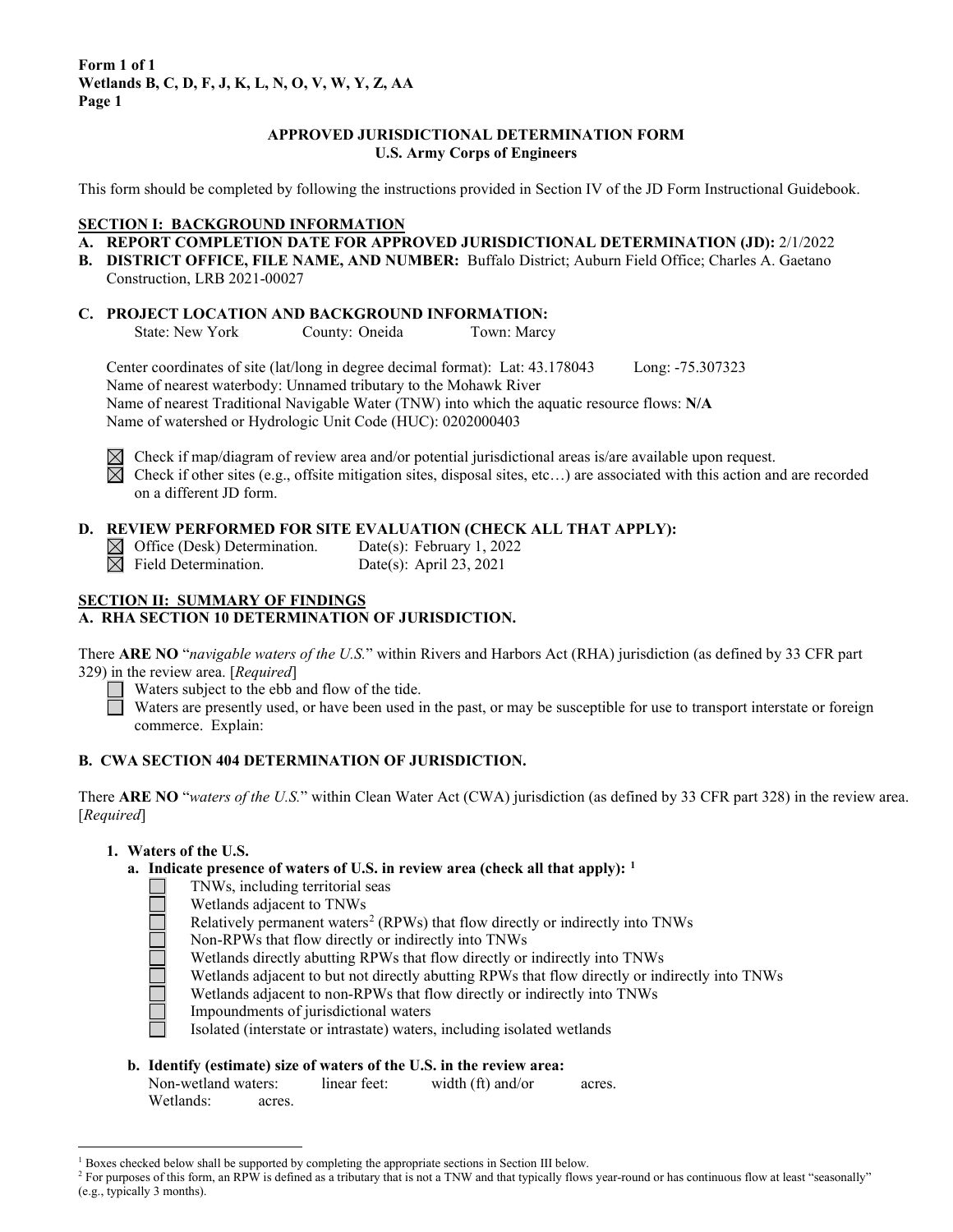> **c. Limits (boundaries) of jurisdiction** based on: **Pick List** Elevation of established OHWM (if known):

### **2. Non-regulated waters/wetlands (check if applicable):[3](#page-1-0)**

 $\boxtimes$  Potentially jurisdictional waters and/or wetlands were assessed within the review area and determined to be not jurisdictional.

| $\mu$      |            |              |
|------------|------------|--------------|
| Wetland B  | <b>PFO</b> | $0.01$ acres |
| Wetland C  | <b>PFO</b> | $0.08$ acres |
| Wetland D  | <b>PFO</b> | $0.19$ acres |
| Wetland F  | <b>PEM</b> | $0.09$ acres |
| Wetland J  | <b>PEM</b> | $0.09$ acres |
| Wetland K  | <b>PFO</b> | $0.45$ acres |
| Wetland L  | <b>PFO</b> | $0.05$ acres |
| Wetland N  | <b>PFO</b> | $0.19$ acres |
| Wetland O  | <b>PFO</b> | $0.68$ acres |
| Wetland V  | <b>PSS</b> | $1.62$ acres |
| Wetland W  | <b>PFO</b> | $0.22$ acres |
| Wetland Y  | <b>PFO</b> | $0.97$ acres |
| Wetland Z  | <b>PEM</b> | $0.39$ acres |
| Wetland AA | <b>PEM</b> | $1.16$ acres |
|            | Total:     | $6.19$ acres |

Explain: All of the above wetlands formed in shallow depressions within an area that was previously logged and are isolated, intrastate wetlands which have no interstate or foreign commerce nexus.

### **SECTION III: CWA ANALYSIS**

### **A. TNWs AND WETLANDS ADJACENT TO TNWs**

**The agencies will assert jurisdiction over TNWs and wetlands adjacent to TNWs. If the aquatic resource is a TNW, complete Section III.A.1 and Section III.D.1. only; if the aquatic resource is a wetland adjacent to a TNW, complete Sections III.A.1 and 2 and Section III.D.1.; otherwise, see Section III.B below**.

#### **1. TNW**

Identify TNW: Summarize rationale supporting determination:

#### **2. Wetland adjacent to TNW**

Summarize rationale supporting conclusion that wetland is "adjacent":

**B. CHARACTERISTICS OF TRIBUTARY (THAT IS NOT A TNW) AND ITS ADJACENT WETLANDS (IF ANY): This section summarizes information regarding characteristics of the tributary and its adjacent wetlands, if any, and it helps determine whether or not the standards for jurisdiction established under** *Rapanos* **have been met.** 

**The agencies will assert jurisdiction over non-navigable tributaries of TNWs where the tributaries are "relatively permanent waters" (RPWs), i.e. tributaries that typically flow year-round or have continuous flow at least seasonally (e.g., typically 3 months). A wetland that directly abuts an RPW is also jurisdictional. If the aquatic resource is not a TNW, but has year-round (perennial) flow, skip to Section III.D.2. If the aquatic resource is a wetland directly abutting a tributary with perennial flow, skip to Section III.D.4.** 

**A wetland that is adjacent to but that does not directly abut an RPW requires a significant nexus evaluation. Corps districts and EPA regions will include in the record any available information that documents the existence of a significant nexus between a relatively permanent tributary that is not perennial (and its adjacent wetlands if any) and a traditional navigable water, even though a significant nexus finding is not required as a matter of law.**

<span id="page-1-0"></span><sup>&</sup>lt;sup>3</sup> Supporting documentation is presented in Section III.F.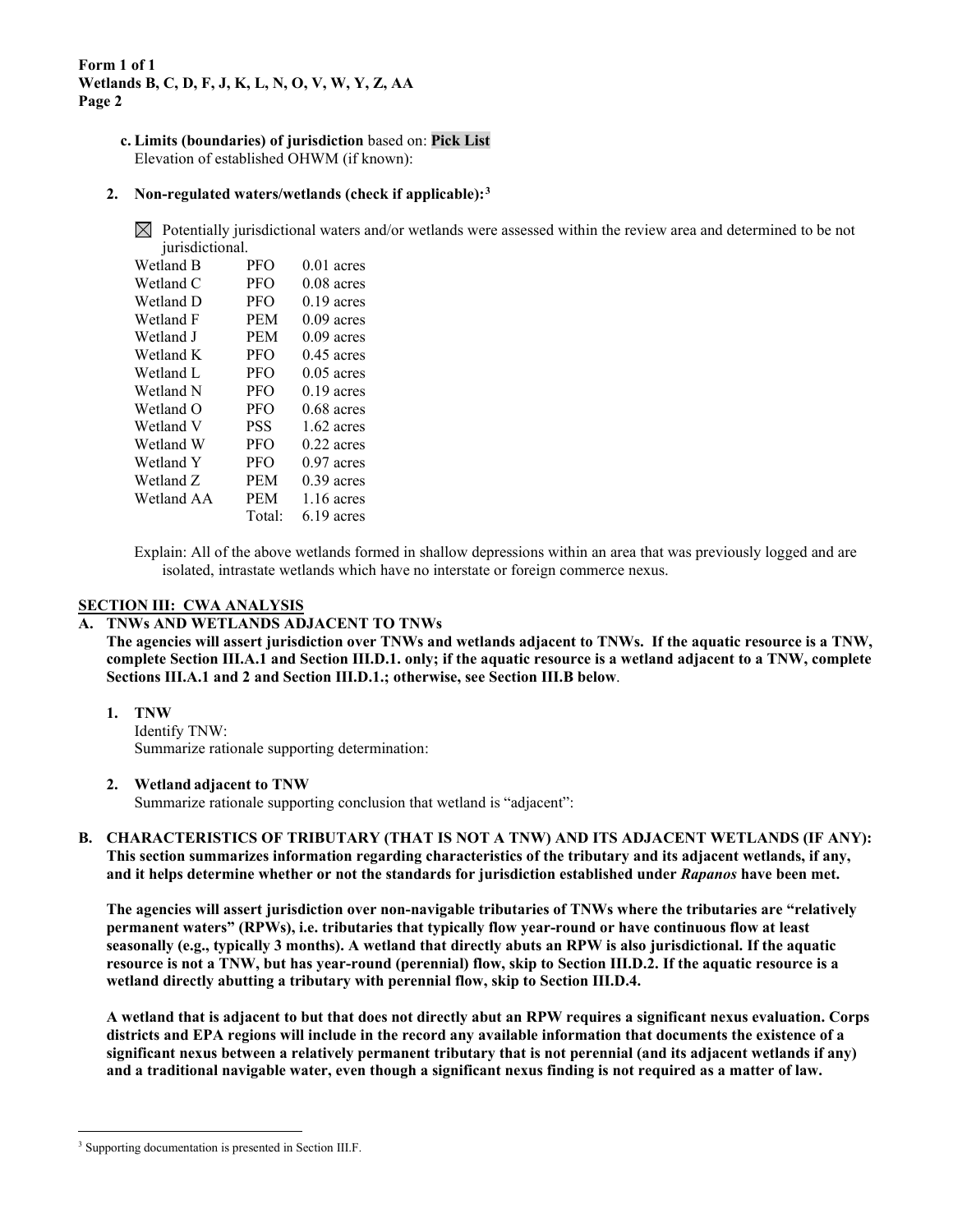**If the waterbody[4](#page-2-0) is not an RPW, or a wetland directly abutting an RPW, a JD will require additional data to determine if the waterbody has a significant nexus with a TNW. If the tributary has adjacent wetlands, the significant nexus evaluation must consider the tributary in combination with all of its adjacent wetlands. This significant nexus evaluation that combines, for analytical purposes, the tributary and all of its adjacent wetlands is used whether the review area identified in the JD request is the tributary, or its adjacent wetlands, or both. If the JD covers a tributary with adjacent wetlands, complete Section III.B.1 for the tributary, Section III.B.2 for any onsite wetlands, and Section III.B.3 for all wetlands adjacent to that tributary, both onsite and offsite. The determination whether a significant nexus exists is determined in Section III.C below.**

- **1. Characteristics of non-TNWs that flow directly or indirectly into TNW**
	- **(i) General Area Conditions:** Watershed size: **Pick List** Drainage area: **Pick List** Average annual rainfall: inches

# **(ii) Physical Characteristics:**

| IJ | THYSICAL CHALACTERIUS.                                                          |
|----|---------------------------------------------------------------------------------|
|    | (a) Relationship with TNW:                                                      |
|    | Tributary flows directly into TNW.                                              |
|    | Tributary flows through Pick List tributaries before entering TNW               |
|    | Project waters are Pick List river miles from TNW                               |
|    | Project waters are Pick List river miles from RPW                               |
|    | Project waters are Pick List aerial (straight) miles from TNW                   |
|    | Project waters are Pick List aerial (straight) miles from RPW                   |
|    | Project waters cross or serve as state boundaries. Explain:                     |
|    | Identify flow route to TNW <sup>5</sup> :                                       |
|    | Tributary stream order, if known:                                               |
|    |                                                                                 |
|    | (b) General Tributary Characteristics (check all that apply):                   |
|    | <b>Tributary</b> is:<br>    Natural                                             |
|    | Artificial (man-made). Explain:                                                 |
|    | Manipulated (man-altered). Explain:                                             |
|    | Tributary properties with respect to top of bank (estimate):                    |
|    | Average width:<br>feet                                                          |
|    | Average depth:<br>feet                                                          |
|    | Average side slopes: Pick List                                                  |
|    | Primary tributary substrate composition (check all that apply):                 |
|    | <b>Silts</b><br>Sands<br>Concrete                                               |
|    | Cobbles<br>Muck<br>Gravel                                                       |
|    | Bedrock<br>Vegetation. Type/% cover:                                            |
|    | Other. Explain:                                                                 |
|    | Tributary condition/stability [e.g., highly eroding, sloughing banks]. Explain: |
|    | Presence of run/riffle/pool complexes. Explain:                                 |
|    | Tributary geometry: Pick List                                                   |
|    | $\frac{0}{0}$<br>Tributary gradient (approximate average slope):                |
|    |                                                                                 |
|    | $(c)$ Flow:                                                                     |
|    | Tributary provides for: Pick List                                               |
|    | Estimate average number of flow events in review area/year: Pick List           |
|    | Describe flow regime:                                                           |
|    | Other information on duration and volume:                                       |
|    | Surface flow is: Pick List. Characteristics:                                    |
|    | Subsurface flow: Pick List. Explain findings:                                   |
|    | Dye (or other) test performed:                                                  |

<span id="page-2-0"></span><sup>4</sup> Note that the Instructional Guidebook contains additional information regarding swales, ditches, washes, and erosional features generally and in the arid West.

<span id="page-2-1"></span><sup>5</sup> Flow route can be described by identifying, e.g., tributary a, which flows through the review area, to flow into tributary b, which then flows into TNW.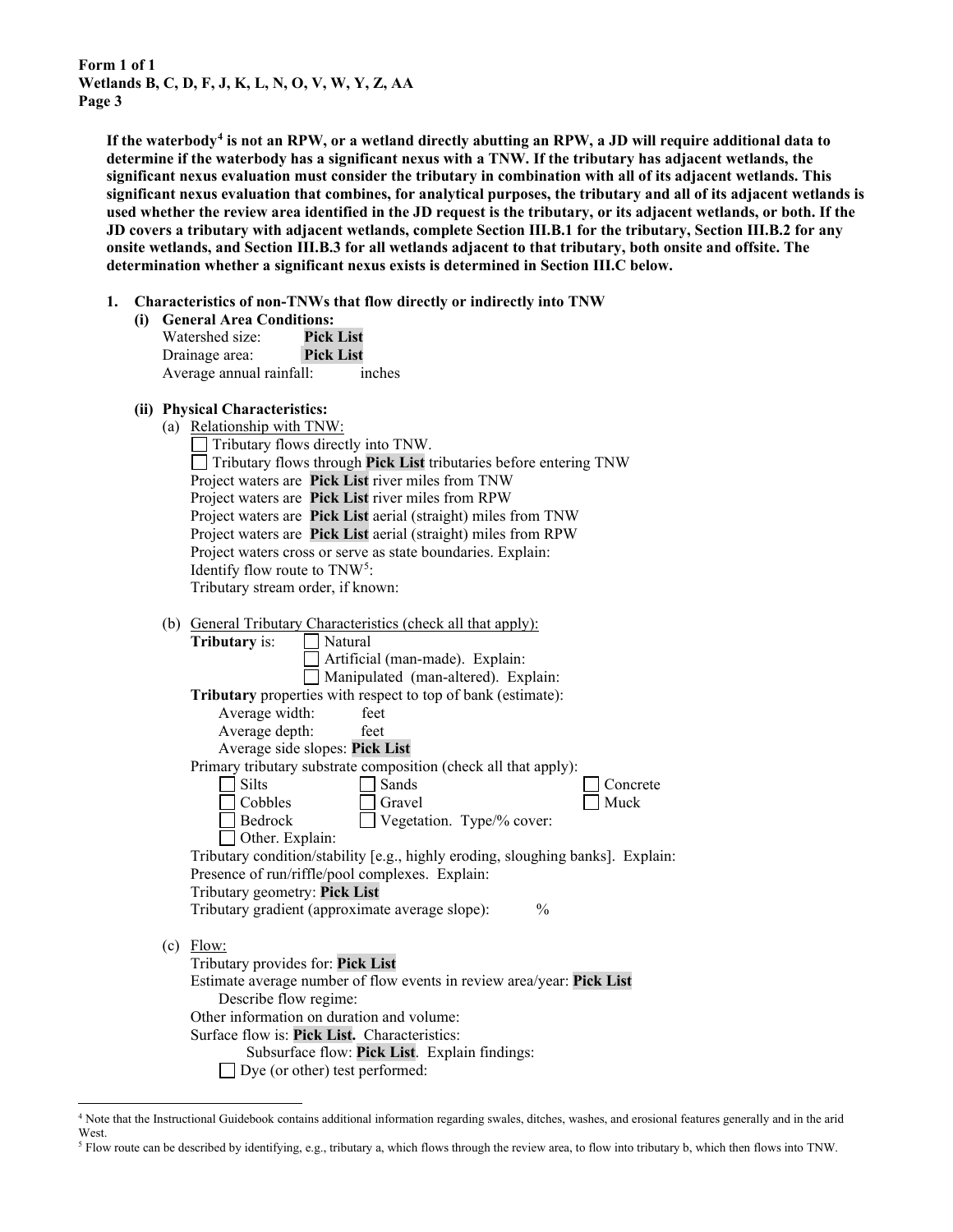| Tributary has (check all that apply):                                                                                                                                                                                                                                                                       |                                                                                                                                                                                |
|-------------------------------------------------------------------------------------------------------------------------------------------------------------------------------------------------------------------------------------------------------------------------------------------------------------|--------------------------------------------------------------------------------------------------------------------------------------------------------------------------------|
| Bed and banks                                                                                                                                                                                                                                                                                               |                                                                                                                                                                                |
| OHWM <sup>6</sup> (check all indicators that apply):                                                                                                                                                                                                                                                        |                                                                                                                                                                                |
| clear, natural line impressed on the bank<br>changes in the character of soil<br>shelving<br>vegetation matted down, bent, or absent<br>leaf litter disturbed or washed away<br>multiple observed or predicted flow events<br>abrupt change in plant community<br>other (list):                             | the presence of litter and debris<br>destruction of terrestrial vegetation<br>the presence of wrack line<br>sediment sorting<br>scour<br>sediment deposition<br>water staining |
| Discontinuous OHWM. <sup>7</sup> Explain:                                                                                                                                                                                                                                                                   |                                                                                                                                                                                |
| If factors other than the OHWM were used to determine lateral extent of CWA jurisdiction (check all that apply):<br>High Tide Line indicated by:<br>oil or scum line along shore objects<br>fine shell or debris deposits (foreshore)<br>physical markings/characteristics<br>tidal gauges<br>other (list): | Mean High Water Mark indicated by:<br>survey to available datum;<br>physical markings;<br>vegetation lines/changes in vegetation types.                                        |
| (iii) Chemical Characteristics:<br>Characterize tributary (e.g., water color is clear, discolored, oily film; water quality; general watershed<br>characteristics, etc.). Explain:                                                                                                                          |                                                                                                                                                                                |

Identify specific pollutants, if known:

#### **(iv) Biological Characteristics. Channel supports (check all that apply):**

- Riparian corridor. Characteristics (type, average width):
- Wetland fringe. Characteristics:
- Habitat for:
	- Federally Listed species. Explain findings:
	- Fish/spawn areas. Explain findings:
	- Other environmentally-sensitive species. Explain findings:
	- Aquatic/wildlife diversity. Explain findings:

#### **2. Characteristics of wetlands adjacent to non-TNW that flow directly or indirectly into TNW**

#### **(i) Physical Characteristics:**

- (a) General Wetland Characteristics:
	- Properties: Wetland size: acres Wetland type. Explain: Wetland quality. Explain: Project wetlands cross or serve as state boundaries. Explain:
- (b) General Flow Relationship with Non-TNW: Flow is: **Pick List**. Explain: Surface flow is**: Pick List**  Characteristics: Subsurface flow: **Pick List**. Explain findings: Dye (or other) test performed:

<span id="page-3-1"></span><span id="page-3-0"></span><sup>6</sup> A natural or man-made discontinuity in the OHWM does not necessarily sever jurisdiction (e.g., where the stream temporarily flows underground, or where the OHWM has been removed by development or agricultural practices). Where there is a break in the OHWM that is unrelated to the waterbody's flow regime (e.g., flow over a rock outcrop or through a culvert), the agencies will look for indicators of flow above and below the break. 7 Ibid.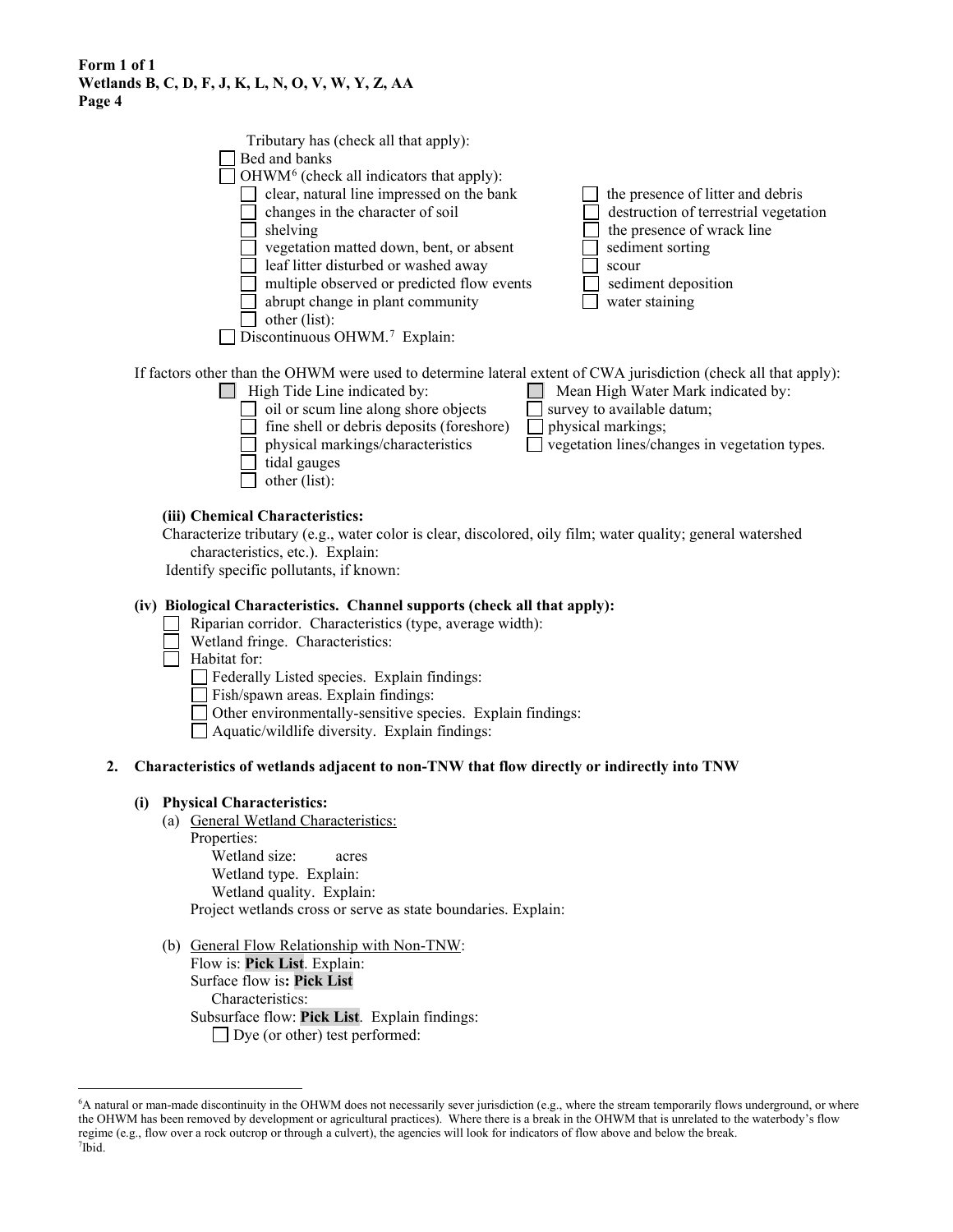- (c) Wetland Adjacency Determination with Non-TNW:
	- $\Box$  Directly abutting
	- $\Box$  Not directly abutting
		- Discrete wetland hydrologic connection. Explain:
		- Ecological connection. Explain:
		- Separated by berm/barrier. Explain:
- (d) Proximity (Relationship) to TNW

Project wetlands are **Pick List** river miles from TNW. Project waters are **Pick List** aerial (straight) miles from TNW. Flow is from: **Pick List.** Estimate approximate location of wetland as within the **Pick List** floodplain.

### **(ii) Chemical Characteristics:**

Characterize wetland system (e.g., water color is clear, brown, oil film on surface; water quality; general watershed characteristics; etc.). Explain:

Identify specific pollutants, if known:

### **(iii)Biological Characteristics. Wetland supports (check all that apply):**

- $\Box$ Riparian buffer. Characteristics (type, average width):
- Vegetation type/percent cover. Explain:
- $\Box$  Habitat for:

Federally Listed species. Explain findings:

 $\Box$  Fish/spawn areas. Explain findings:

Other environmentally-sensitive species. Explain findings:

 $\Box$  Aquatic/wildlife diversity. Explain findings:

## **3. Characteristics of all wetlands adjacent to the tributary (if any)**

All wetland(s) being considered in the cumulative analysis: **Pick List**

Approximately () acres in total are being considered in the cumulative analysis.

For each wetland, specify the following:

Directly abuts? (Y/N) Size (in acres) Directly abuts? (Y/N) Size (in acres) Summarize overall biological, chemical and physical functions being performed:

### **C. SIGNIFICANT NEXUS DETERMINATION**

**A significant nexus analysis will assess the flow characteristics and functions of the tributary itself and the functions performed by any wetlands adjacent to the tributary to determine if they significantly affect the chemical, physical, and biological integrity of a TNW. For each of the following situations, a significant nexus exists if the tributary, in combination with all of its adjacent wetlands, has more than a speculative or insubstantial effect on the chemical, physical and/or biological integrity of a TNW. Considerations when evaluating significant nexus include, but are not limited to the volume, duration, and frequency of the flow of water in the tributary and its proximity to a TNW, and the functions performed by the tributary and all its adjacent wetlands. It is not appropriate to determine significant nexus based solely on any specific threshold of distance (e.g. between a tributary and its adjacent wetland or between a tributary and the TNW). Similarly, the fact an adjacent wetland lies within or outside of a floodplain is not solely determinative of significant nexus.** 

**Draw connections between the features documented and the effects on the TNW, as identified in the** *Rapanos* **Guidance and discussed in the Instructional Guidebook. Factors to consider include, for example:**

- Does the tributary, in combination with its adjacent wetlands (if any), have the capacity to carry pollutants or flood waters to TNWs, or to reduce the amount of pollutants or flood waters reaching a TNW?
- Does the tributary, in combination with its adjacent wetlands (if any), provide habitat and lifecycle support functions for fish and other species, such as feeding, nesting, spawning, or rearing young for species that are present in the TNW?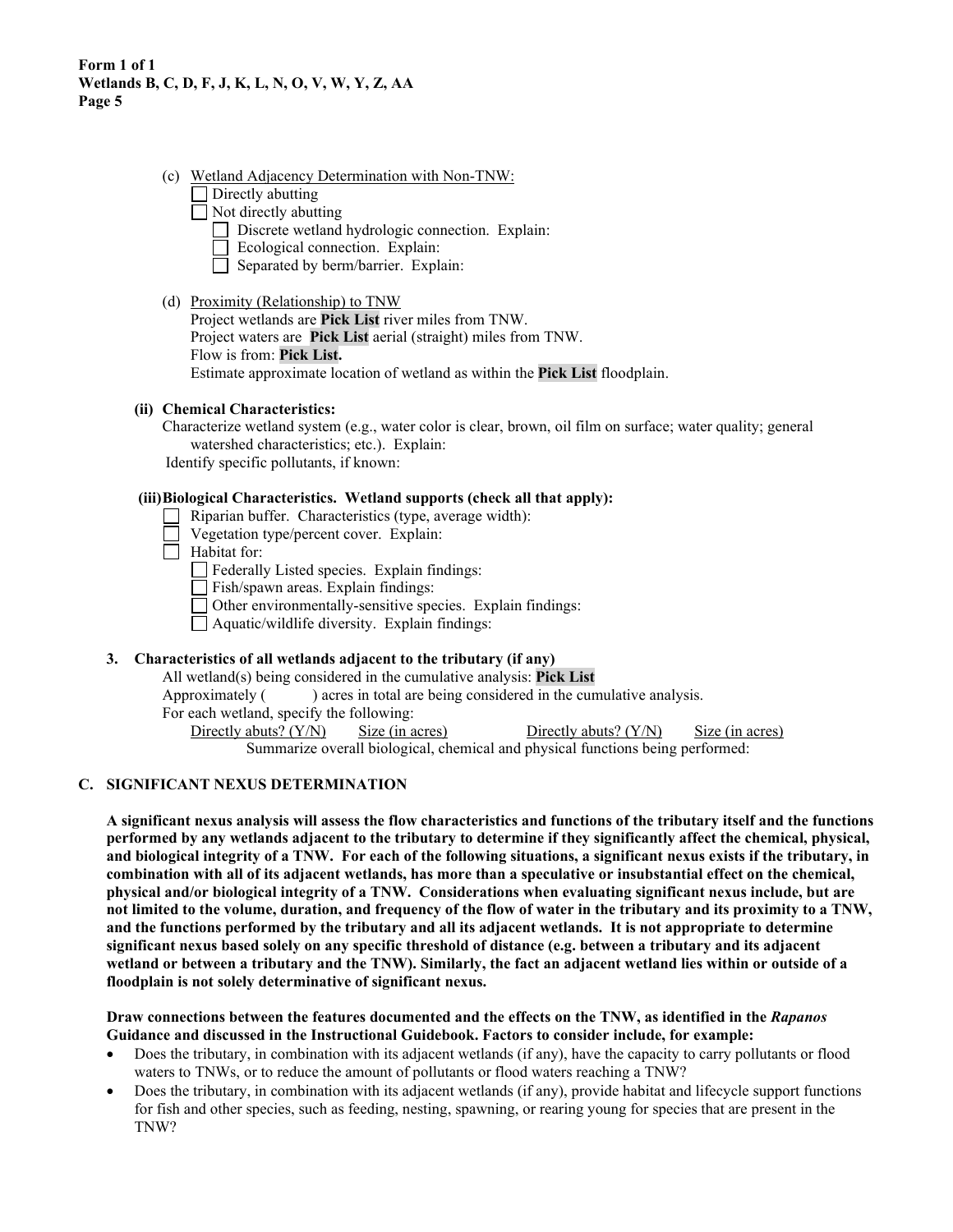- Does the tributary, in combination with its adjacent wetlands (if any), have the capacity to transfer nutrients and organic carbon that support downstream foodwebs?
- Does the tributary, in combination with its adjacent wetlands (if any), have other relationships to the physical, chemical, or biological integrity of the TNW?

### **Note: the above list of considerations is not inclusive and other functions observed or known to occur should be documented below:**

- **1. Significant nexus findings for non-RPW that has no adjacent wetlands and flows directly or indirectly into TNWs.** Explain findings of presence or absence of significant nexus below, based on the tributary itself, then go to Section III.D:
- **2. Significant nexus findings for non-RPW and its adjacent wetlands, where the non-RPW flows directly or indirectly into TNWs.** Explain findings of presence or absence of significant nexus below, based on the tributary in combination with all of its adjacent wetlands, then go to Section III.D: .
- **3. Significant nexus findings for wetlands adjacent to an RPW but that do not directly abut the RPW.** Explain findings of presence or absence of significant nexus below, based on the tributary in combination with all of its adjacent wetlands, then go to Section III.D:

## **D. DETERMINATIONS OF JURISDICTIONAL FINDINGS. THE SUBJECT WATERS/WETLANDS ARE (CHECK ALL THAT APPLY):**

- **1. TNWs and Adjacent Wetlands.** Check all that apply and provide size estimates in review area: TNWs: linear feet width (ft), Or, acres. Wetlands adjacent to TNWs: acres.
- **2. RPWs that flow directly or indirectly into TNWs.**
	- Tributaries of TNWs where tributaries typically flow year-round are jurisdictional. Provide data and rationale indicating that tributary is perennial: .
	- Tributaries of TNW where tributaries have continuous flow "seasonally" (e.g., typically three months each year) are jurisdictional. Data supporting this conclusion is provided at Section III.B. Provide rationale indicating that tributary flows seasonally:

Provide estimates for jurisdictional waters in the review area (check all that apply):

Tributary waters: linear feet width (ft).

Other non-wetland waters: acres.

Identify type(s) of waters:

### **3. Non-RPWs[8](#page-5-0) that flow directly or indirectly into TNWs.**

Waterbody that is not a TNW or an RPW, but flows directly or indirectly into a TNW, and it has a significant nexus with a TNW is jurisdictional. Data supporting this conclusion is provided at Section III.C.

Provide estimates for jurisdictional waters within the review area (check all that apply):

- Tributary waters: linear feet width (ft).
- Other non-wetland waters: acres.
	- Identify type(s) of waters:

### <span id="page-5-0"></span>**4. Wetlands directly abutting an RPW that flow directly or indirectly into TNWs.**

- Wetlands directly abut RPW and thus are jurisdictional as adjacent wetlands.
	- $\Box$ Wetlands directly abutting an RPW where tributaries typically flow year-round. Provide data and rationale indicating that tributary is perennial in Section III.D.2, above. Provide rationale indicating that wetland is directly abutting an RPW:
	- $\Box$ Wetlands directly abutting an RPW where tributaries typically flow "seasonally." Provide data indicating that tributary is seasonal in Section III.B and rationale in Section III.D.2, above. Provide rationale indicating that wetland is directly abutting an RPW: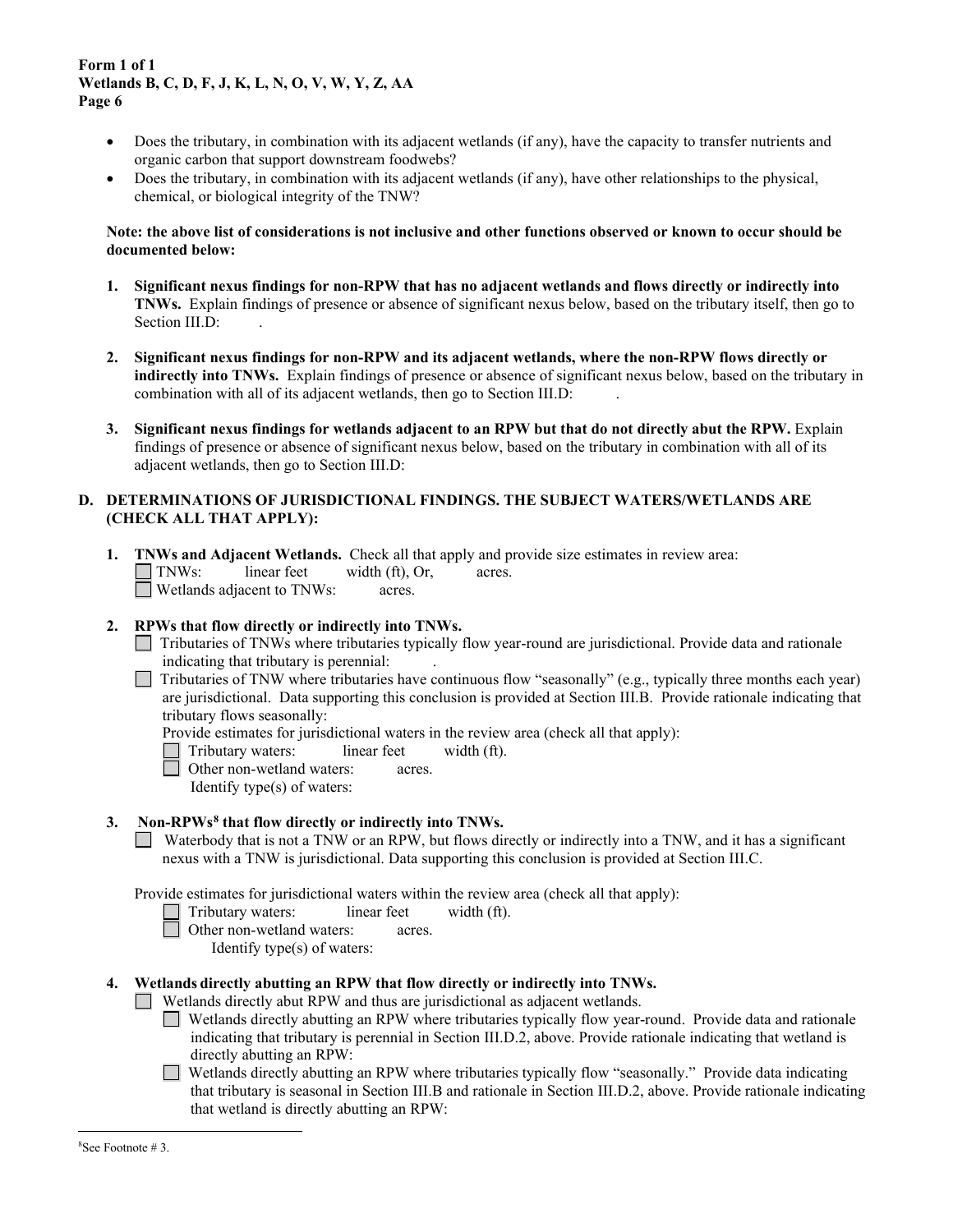Provide acreage estimates for jurisdictional wetlands in the review area: acres.

#### **5. Wetlands adjacent to but not directly abutting an RPW that flow directly or indirectly into TNWs.**

Wetlands that do not directly abut an RPW, but when considered in combination with the tributary to which they are adjacent and with similarly situated adjacent wetlands, have a significant nexus with a TNW are jurisidictional. Data supporting this conclusion is provided at Section III.C.

Provide acreage estimates for jurisdictional wetlands in the review area: acres.

#### **6. Wetlands adjacent to non-RPWs that flow directly or indirectly into TNWs.**

Wetlands adjacent to such waters, and have when considered in combination with the tributary to which they are adjacent and with similarly situated adjacent wetlands, have a significant nexus with a TNW are jurisdictional. Data supporting this conclusion is provided at Section III.C.

Provide estimates for jurisdictional wetlands in the review area: acres.

#### **7. Impoundments of jurisdictional waters. [9](#page-6-0)**

As a general rule, the impoundment of a jurisdictional tributary remains jurisdictional.

- Demonstrate that impoundment was created from "waters of the U.S.," or
- Demonstrate that water meets the criteria for one of the categories presented above (1-6), or
- Demonstrate that water is isolated with a nexus to commerce (see E below).

#### **E. ISOLATED [INTERSTATE OR INTRA-STATE] WATERS, INCLUDING ISOLATED WETLANDS, THE USE, DEGRADATION OR DESTRUCTION OF WHICH COULD AFFECT INTERSTATE COMMERCE, INCLUDING ANY SUCH WATERS (CHECK ALL THAT APPLY):[10](#page-6-1)**

- which are or could be used by interstate or foreign travelers for recreational or other purposes.
- from which fish or shellfish are or could be taken and sold in interstate or foreign commerce.
- which are or could be used for industrial purposes by industries in interstate commerce.
- Interstate isolated waters.Explain:

Other factors.Explain:

#### **Identify water body and summarize rationale supporting determination:** .

Provide estimates for jurisdictional waters in the review area (check all that apply):

- Tributary waters: linear feet width (ft).
- Other non-wetland waters: acres.
- Identify type(s) of waters:
- **I** Wetlands: acres.

#### **F. NON-JURISDICTIONAL WATERS, INCLUDING WETLANDS (CHECK ALL THAT APPLY):**

If potential wetlands were assessed within the review area, these areas did not meet the criteria in the 1987 Corps of Engineers Wetland Delineation Manual and/or appropriate Regional Supplements.

 **Review area included isolated waters with no substantial nexus to interstate (or foreign) commerce. Prior to the Jan 2001 Supreme Court decision in "***SWANCC***," the review area would have been regulated based solely on the "Migratory Bird Rule" (MBR).** 

- Waters do not meet the "Significant Nexus" standard, where such a finding is required for jurisdiction. Explain:
- $\boxtimes$  Other: (explain, if not covered above):

#### **Wetlands B, C, D, F, J, K, L, N, O, V, W, Y, Z, AA**

#### Explain:

Wetlands B, C, and D established in depressional areas within a historically active agriculture and silviculture operation and occurs in soils identified as Aurora silt loam, 3 to 8 percent slopes with a hydric rating of 1. The USACE site visit confirmed that there are no conveyances that would suggest a hydrologic connection to downstream waters.

<sup>&</sup>lt;sup>9</sup> To complete the analysis refer to the key in Section III.D.6 of the Instructional Guidebook.

<span id="page-6-1"></span><span id="page-6-0"></span>**<sup>10</sup> Prior to asserting or declining CWA jurisdiction based solely on this category, Corps Districts will elevate the action to Corps and EPA HQ for review consistent with the process described in the Corps/EPA** *Memorandum Regarding CWA Act Jurisdiction Following Rapanos.*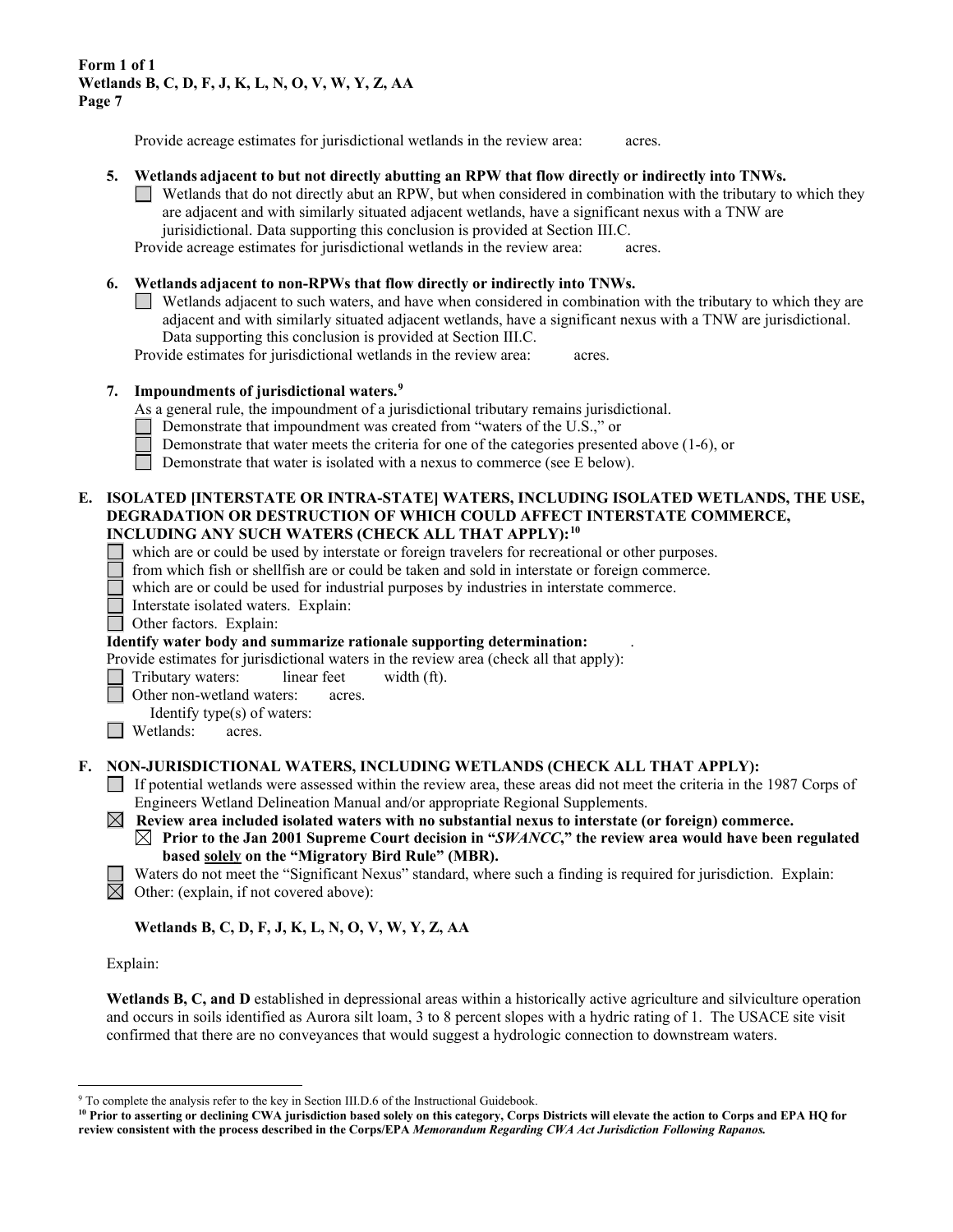**Wetlands F, J, K, L, V, Y, Z and AA** established in depressional areas within a historically active agriculture and silviculture operation that currently have ruts that hold water from previous agriculture operations. All these wetlands occur in soils identified as Aurora silt loam, 3 to 8 percent slopes with a hydric rating of 1. The USACE site visit confirmed that there are no conveyances that would suggest a hydrologic connection.

**Wetlands N and O** established in depressional areas on site, outside of the historical agriculture and silviculture area. The wetlands occur in soils identified as Aurora silt loam, 3 to 8 percent slopes with a hydric rating of 1. The USACE site visit confirmed that there are no conveyances that would suggest a hydrologic connection.

**Wetland W** established in a depressional area on site. The wetland occurs in two soil types: Green tuller complex with a hydric rating of 38; and Aurora silt loam 8 to 15 percent slopes with a hydric rating of 1. The USACE site visit confirmed that there are no conveyances that would suggest a hydrologic connection.

A review of aerial photographs and on-site observations made by the consultant during the September 2018 delineation and the site visit conducted by the USACE in April 2021 confirm that Wetlands B, C, D, F, J, K, L, N, O, V, W, Y, Z, AA are isolated with no downstream connections. Additionally, according to the FEMA Flood Maps the flood elevation of a 100-year flood event is 418 feet NGVD29 within the review area and the lowest point within the review area is greater than 550 feet NGVD29, supporting that these wetlands are not inundated by a regulated water.

Stream 1, an unnamed perennial tributary to Nine-Mile Creek, reviewed separately by a preliminary jurisdictional determination under the same processing number, is the closest RPW. Stream 1 runs outside of the northeastern boundary of the approved jurisdictional review area, parallel to the train tracks. The Google Earth measuring tool suggests that the nearest wetland within the approved jurisdictional review area, Wetland F, to Stream 1 is located 100 linear feet from Stream 1, all other wetlands being reviewed are more than 300 linear feet from Stream 1.

Based on the above information, these wetlands do not meet the wetland adjacency criteria. Further, due to topography of the site, the presence of a shallow subsurface flow connection for any of the wetlands is unlikely.

Based on the on-site visits, review of aerial photographs, in-house resources and information contained in the delineation report, it has been determined that Wetlands B, C, D, F, J, K, L, N, O, V, W, Y, Z, AA are outside Department of the Army jurisdiction as they are isolated, intrastate wetlands which have no interstate or foreign commercial nexus.

Provide acreage estimates for non-jurisdictional waters in the review area, where the sole potential basis of jurisdiction is the MBR factors (i.e., presence of migratory birds, presence of endangered species, use of water for irrigated agriculture), using best professional judgment (check all that apply):

| Non-wetland waters (i.e., rivers, streams): | linear feet | width (ft). |
|---------------------------------------------|-------------|-------------|
| Lakes/ponds:<br>acres.                      |             |             |
|                                             |             |             |

Other non-wetland waters: acres. List type of aquatic resource:

 $\boxtimes$  Wetlands:

⋤

| vv Ulianus. |            |              |
|-------------|------------|--------------|
| Wetland B   | <b>PFO</b> | $0.01$ acres |
| Wetland C   | <b>PFO</b> | $0.08$ acres |
| Wetland D   | <b>PFO</b> | $0.19$ acres |
| Wetland F   | <b>PEM</b> | $0.09$ acres |
| Wetland J   | <b>PEM</b> | $0.09$ acres |
| Wetland K   | <b>PFO</b> | $0.45$ acres |
| Wetland L   | <b>PFO</b> | $0.05$ acres |
| Wetland N   | <b>PFO</b> | $0.19$ acres |
| Wetland O   | <b>PFO</b> | $0.68$ acres |
| Wetland V   | <b>PSS</b> | $1.62$ acres |
| Wetland W   | <b>PFO</b> | $0.22$ acres |
| Wetland Y   | <b>PFO</b> | $0.97$ acres |
| Wetland Z   | <b>PEM</b> | $0.39$ acres |
| Wetland AA  | PEM        | 1.16 acres   |

Provide acreage estimates for non-jurisdictional waters in the review area that do not meet the "Significant Nexus" standard, where such a finding is required for jurisdiction (check all that apply):